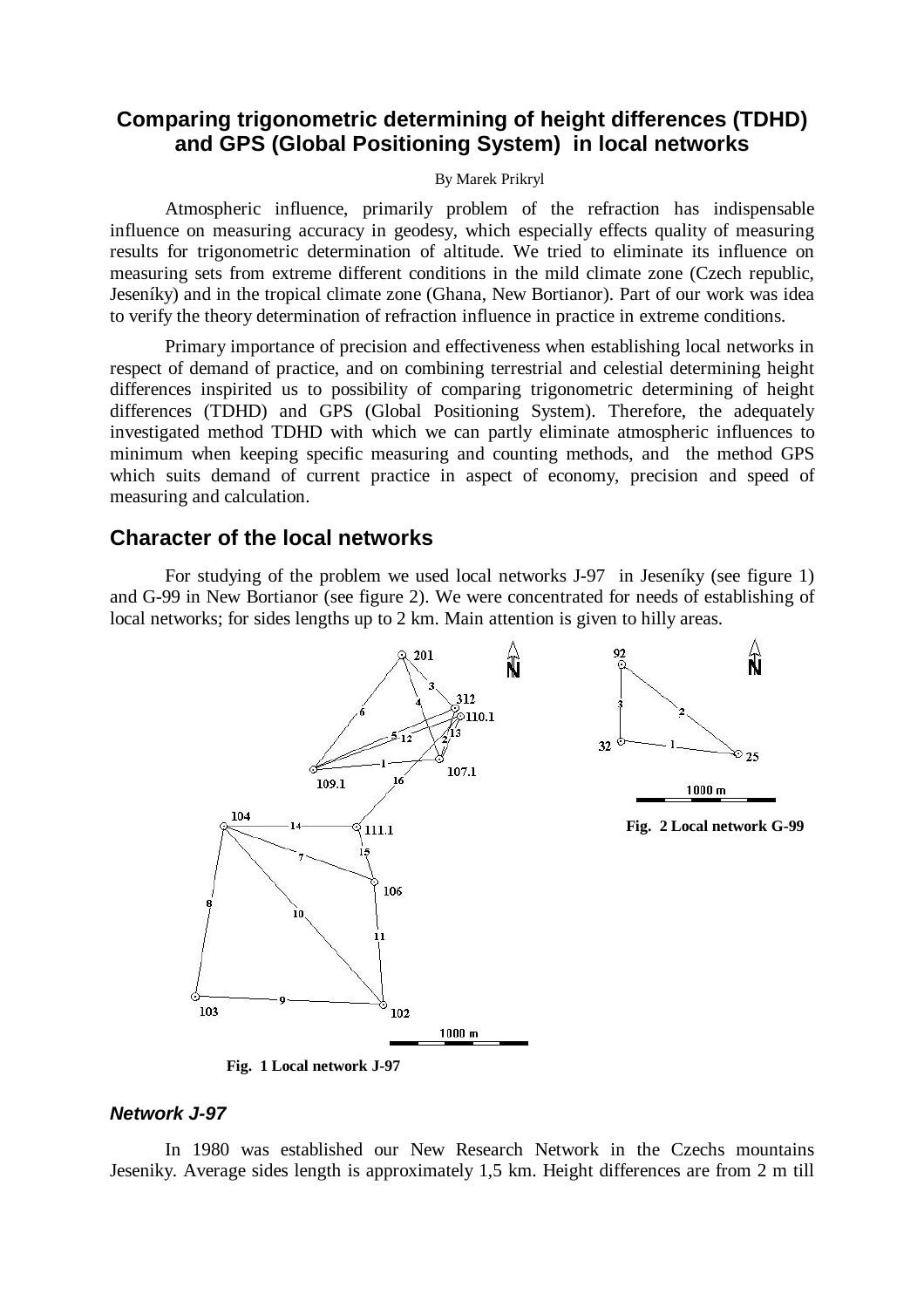125 m. For our experiment we call selected part of the New Research Network J-97 and measured data "Jeseniky 97".

In September 1997 was made measurement TDHD on 10 points of the J-97. In September 1999 was file of measurements completed by measuring GPS method on 8 points (on 2 points was unable observe by GPS method ). Observation contains: 32 vertical angles, 40 horizontal directions and 8 GPS observations (lengths were counted from coordinates S-JTSK, which is Czech National Coordinate System and were also taken from GPS observation).

During the measurement was temperature from 8°C to 20°C and pressure was from 959hPa to 962hPa. It were sunny-cloudy days with light wind.

#### *Network G-99*

For our purpose was used the Ghana National Network in region Great Accra. Average sides length in the local network is approximately 200 m, some points has a height. Height differences are max. 40 m. Selected 4 points of the Ghana National Network we call G-99 and measured data "Ghana 99".

In February 1999 we measured by TDHD method and by GPS method. Observation contains: 6 vertical angles, 6 horizontal directions, 3 slide lengths and 4 GPS observations.

During the measurement was temperature from 34°C to 37°C and pressure was from 991hPa to 993hPa. It were sunny-cloudy days with impulse wind.

### **Observation data**

- For vertical angles we used method of reciprocal simultaneous measuring. Every vertical angle includes 48 pointing and readings – method LU – laboratory unit.  $1LU = 12$  pointing and every surveyor measured vertical angles in 4 LU.
- Measuring of the temperature and the pressure was made to describe atmospheric condition during the measurement.
- Horizontal directions were used to central vertical angles (we measured out-ofcenter).
- Total stations for determining of distances were used just in G-99. For J-97 were taken from GPS observations.
- Measuring GPS was made by rapid static method (1/2 hours observations) and it was chosen to keep demand of current practice (economy, precision and speed).

# **Mathematics model of compering – functional model (FM)**

GPS method was taken as a compared method with TDHD method. Values of the TDHD measurement were taken as fixed.

We used mathematics model of compering – FM. From MSS adjustment (method of smallest squares) of TDHD method were found 'average errors in measurement of height differences'  $m_h^T$ , which we take afterwards as a known parameters for FM.

For FM is TDHD measurement as given and GPS data as measured. Than we can take greatest  $m_h^T = 3.6$ mm from MSS adjustment as fixed to which was found ratio